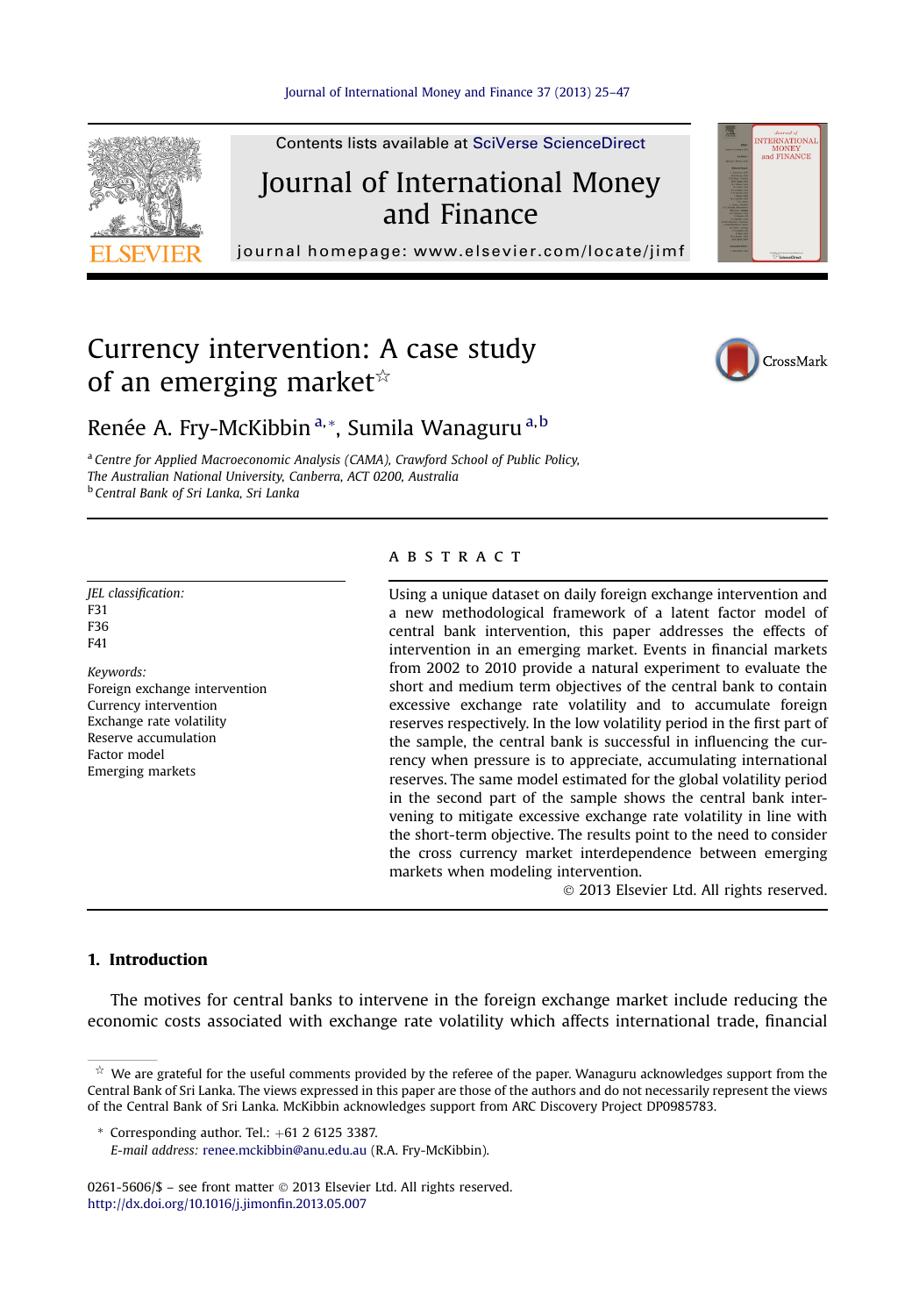flows, foreign investment and economic growth, and accumulating international reserves to strengthen a country's macroeconomic fundamentals ([Szakmary and Mathur, 1997; Sarno and Taylor,](#page--1-0) [2001; Disyatat and Galati, 2007; Pointines and Rajan, 2011\)](#page--1-0). These objectives are particularly important for emerging markets as they are more prone to and affected by external shocks than their developed counterparts. Meanwhile, accumulating international reserves helps to establish the confidence of foreign investors in the domestic economy by positively affecting sovereign risk, and vulnerability to external shocks can be alleviated through a high level of reserve adequacy [\(Mulder and Perrelli, 2001;](#page--1-0) [Dominguez et al., 2011](#page--1-0)). Using a unique dataset on daily foreign exchange intervention and a new methodological framework, this paper addresses the effects of intervention on exchange rate volatility and reserve accumulation for emerging markets using Sri Lanka as an example.<sup>1</sup>

The officially announced intentions of the Central Bank of Sri Lanka are exactly those mentioned above but with a time frame associated with each objective in that in the short term, intervention is to contain excessive volatility in the exchange rate, and in the medium term is to accumulate interna-tional reserves ([Central Bank of Sri Lanka, 2007](#page--1-0)).<sup>2</sup> Determining the effects of intervention for emerging markets is constrained by data availability and with the exception of [Disyatat and Galati \(2007\)](#page--1-0) for the Czech Koruna, there are few published works in this area.<sup>3</sup> [Sarno and Taylor \(2001\)](#page--1-0) and [Disyatat and](#page--1-0) [Galati \(2007\)](#page--1-0) provide good surveys to evaluate intervention and its effects on exchange rate volatility with the conclusions tending to be that intervention can be effective and is conducted mainly in response to a rapidly appreciating domestic currency. From a reserve accumulation perspective, the large stocks of reserves held by emerging markets is now attracting attention following the economic and financial market collapses of the last five years. Important papers examining this issue include [Dominguez et al. \(2011\)](#page--1-0) and [Dominguez \(2010\)](#page--1-0).

A framework which naturally lends itself to modeling central bank foreign exchange intervention but which has not previously been applied to this topic is the latent factor framework.<sup>4</sup> This class of models is often used to calculate volatility decompositions to decompose financial market asset returns into specified sources of volatility associated with the factor structure such as global, domestic, asset market or country factors [\(Diebold and Nerlove, 1989; Mahieu and Schotman, 1994; Dungey, 1999](#page--1-0)). This paper constructs a factor model of intervention for a set of daily currency returns of Sri Lanka and its major trading partners as well as Sri Lankan intervention data which is modeled endogenously.

The weight placed on the objectives of a central bank's intervention policy at any point in time is a function of the prevailing external global economic environment, the domestic economic environment including policy regime choices, as well as the general level of development of a country. Our model reflects this environment for an emerging country by specifying each Sri Lankan and trading partner currency return as a function of global, domestic and intervention factors. The global factor affects all currency returns in the model but allows each market to respond in different ways. It captures movements external to the domestic economy and encompasses concepts such as but not exclusively global market fundamentals, global liquidity conditions and general trader risk aversion. A domestic factor is specified for each variable and captures movements specific to each market. Intervention is also a function of global and domestic factors. Using the fact that it is known on which days intervention policy is enacted, an additional intervention factor is specified for the Sri Lankan currency equation which shares features of the net intervention equation. This relationship exists only on days on which the central bank intervenes and the feature of known intervention days is also used as part of the identification of the model.

Events in financial markets in the sample period from January 2002 to December 2010 provide a natural experiment to evaluate the short and medium term objectives of the Central Bank. The model is

 $1$  We are grateful to the Central Bank of Sri Lanka for providing us with all data, particularly the intervention data.

 $<sup>2</sup>$  Intervention in Sri Lanka is not aimed at targeting an exchange rate level [\(Central Bank of Sri Lanka, 2007](#page--1-0)), implying that</sup> the intervention strategy is to 'lean against the wind' to reduce exchange rate volatility.

<sup>3</sup> Emerging country central banks and organisations such as the International Monetary Fund aim to fill this gap [\(Pattanaik](#page--1-0) [and Sahoo, 2001; Mandeng, 2003; Guimarães and Karacadag, 2004; Herrera and Ozbay, 2005; Kamil, 2008; Adler and Tovar,](#page--1-0) [2011](#page--1-0)).

<sup>4</sup> The manuscript, [Aruman \(2003\)](#page--1-0) considers intervention in a latent factor framework but uses a factor structure different to that adopted here.